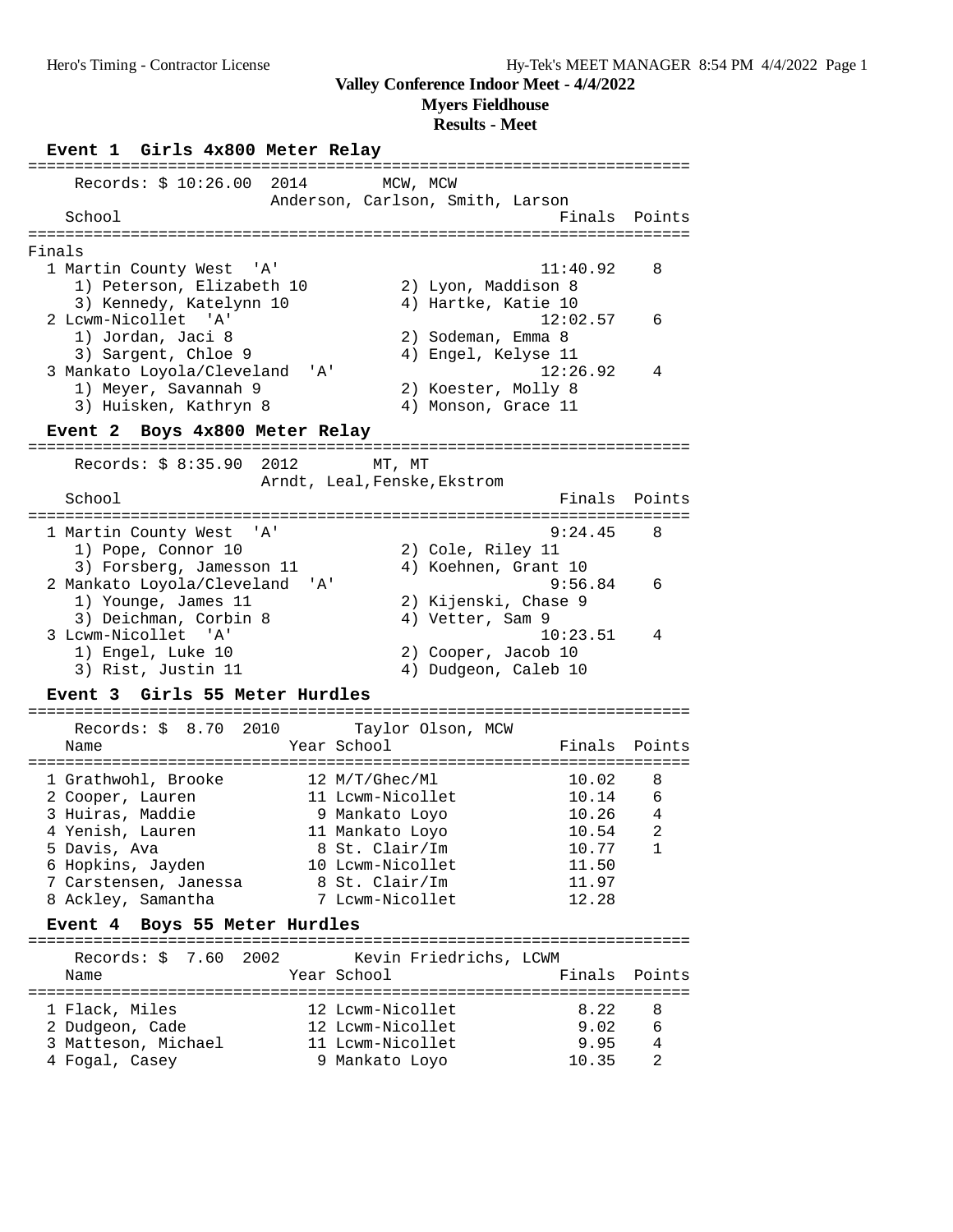**Myers Fieldhouse**

### **Results - Meet**

### Event 5 Girls 55 Meter Dash

| Records: \$ 7.00 1983 Sue Solie, M-AGT |                       |                  |                |             |       |
|----------------------------------------|-----------------------|------------------|----------------|-------------|-------|
| Name                                   | Year School           | Finals H# Points |                |             |       |
|                                        |                       |                  |                |             |       |
| 1 Grathwohl, Brooke                    | 12 M/T/Ghec/M1        | 8.17             | $\mathbf{1}$   | 8           |       |
| 2 Matejka, Kari                        | 11 Martin County West | 8.31 2           |                | 6           |       |
| 3 Dingman, Hailey                      | 12 St. Clair/Im       | 8.39             | $\mathbf{1}$   | 4           |       |
| 4 Sickler, Megan                       | 7 Lcwm-Nicollet       | 8.55             | $\mathbf{1}$   | 2           | 8.543 |
| 5 Flack, Katelin                       | 10 Lcwm-Nicollet      | 8.55             |                | $2 \quad 1$ | 8.548 |
| 6 Hagen, Brooke                        | 9 St. Clair/Im        | 8.60             | $\mathbf{1}$   |             |       |
| 7 Hoosline, Macy                       | 11 St. Clair/Im       | 8.64             | $\mathbf{1}$   |             |       |
| 8 Hunt-Kietzer, Charis                 | 10 Lcwm-Nicollet      | 9.03             | 2              |             |       |
| 9 Borg, Emily                          | 9 Martin County West  | 9.85             | $\overline{2}$ |             |       |
| 10 Moses, Abby                         | 10 Mankato Loyo       | 10.07            | 1              |             |       |
| 11 Schultze, Adreyana                  | 10 Martin County West | 10.09            | $\overline{2}$ |             |       |
| 12 Hernandez, Mercedes                 | 9 Mankato Loyo        | 10.33            | 1              |             |       |
|                                        |                       |                  |                |             |       |

### **Event 6 Boys 55 Meter Dash**

==========================================================================

| Records: \$ 6.50 2016    | Andy Sharpless, Loy/Clev |                  |              |              |       |
|--------------------------|--------------------------|------------------|--------------|--------------|-------|
| Name                     | Year School              | Finals H# Points |              |              |       |
| 1 Havemeier, Brady       | 12 Lcwm-Nicollet         | 6.80             |              | -8           |       |
| 2 Ludeman, Camden        | 12 Lcwm-Nicollet         | $6.97 \quad 1$   |              | 6            |       |
| 3 McDougall, Jake        | 11 Lcwm-Nicollet         | 7.25             | $\mathbf{1}$ | 4            |       |
| 4 Hanson, Kole           | 10 Martin County West    | 7.39             | $\mathbf{1}$ | 2            |       |
| 5 Madsen, Jackson        | 9 M/T/Ghec/Ml            | 7.45             | 2            | $\mathbf{1}$ |       |
| 6 Kasprowicz, Hayden     | 12 St. Clair/Im          | 7.62             | $\mathbf{1}$ |              |       |
| 7 Olmanson, Jacob        | 10 St. Clair/Im          | 7.84             | 1            |              |       |
| 8 Kliner, Kason          | 8 St. Clair/Im           | 7.99             | 1            |              |       |
| 9 Stade, Drew            | 10 Martin County West    | 8.08             | 2            |              | 8.074 |
| 10 Galindo-Pastor, Olman | 11 M/T/Ghec/Ml           | 8.08             | 2            |              | 8.080 |
| 11 Wood, Danny           | 9 Mankato Loyo           | 8.45             | 1            |              |       |

### **Event 7 Girls 4x200 Meter Relay**

======================================================================= Records: \$ 1:56.00 2015 M/T/GHEC/ML, M/T/GHEC/ML Denn,Thompson,DeLaCruz, Shoen School **Finals** Points ======================================================================= 1 St. Clair/Imannuel Lutheran 'A' 1) Hinze, Brooklin 8 2) Hagen, Brooke 9 3) Davis, Ava 8 4) Ward, Tori 10 2 Martin County West 'A' 2:03.78 6<br>1) Kosbab, Aspen 11 2) Sanders, Avery 9 1) Kosbab, Aspen 11 2) Sanders, Avery 9 3) Buchmeier, Sway 12 (4) Matejka, Kari 11 3 Lcwm-Nicollet 'A' 2:04.96 4 1) Sandmeyer, Grace 8 2) Greenough, Alyssa 10 3) Sickler, Megan 7 4) Hunt-Kietzer, Charis 10 4 M/T/Ghec/Ml 'A' 2:07.13 2 1) Mattson, Olivia 10 2) Thompson, Elsa 9 3) Kruse, Lindsey 10 4) Grathwohl, Brooke 12 -- Mankato Loyola/Cleveland 'A' DQ 1) Cooney, Maddie 9 2) Kolars, Kylie 10 3) Stoffel, Grace 9 4) Smith, Mackenzie 9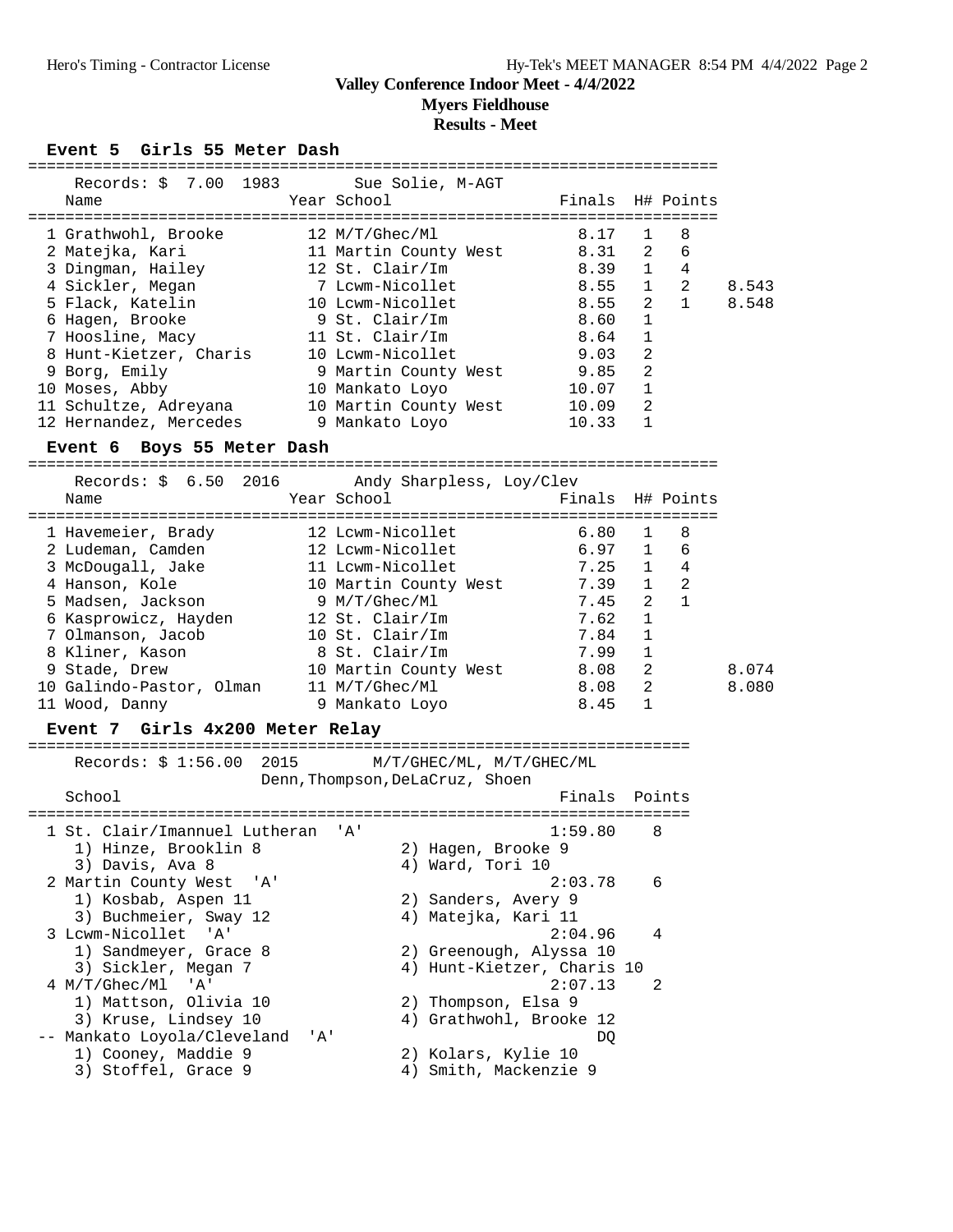**Myers Fieldhouse**

### **Results - Meet**

### Event 8 Boys 4x200 Meter Relay

| Records: $$1:36.80$ 2002          | MR, MR      |                                    |               |        |
|-----------------------------------|-------------|------------------------------------|---------------|--------|
|                                   |             | Quade, Carleton, Erickson, Whitney |               |        |
| School                            |             |                                    | Finals Points |        |
|                                   |             |                                    |               |        |
|                                   |             |                                    |               |        |
| 1 Lcwm-Nicollet 'A'               |             |                                    | 1:42.84       | 8      |
| 1) Havemeier, Brady 12            |             | 2) McDougall, Jake 11              |               |        |
| 3) Lantz, Levi 11                 |             | 4) Sandmeyer, Logan 10             |               |        |
| 2 Martin County West 'A'          |             |                                    | 1:45.23       | 6      |
| 1) Forsberg, Joseph 11            |             | 2) Hanson, Kole 10                 |               |        |
| 3) Larson, Kylar 11               |             | 4) Cole, Riley 11                  |               |        |
| $3 M/T/Ghec/M1$ 'A'               |             |                                    | 1:46.60       | - 4    |
|                                   |             |                                    |               |        |
| 1) Koberoski, Ryan 10             |             | 2) Galindo-Pastor, Olman 11        |               |        |
| 3) Gutierrez, Eddie 10            |             | 4) Madsen, Jackson 9               |               |        |
| 4 Mankato Loyola/Cleveland 'A'    |             |                                    | 1:48.91       | 2      |
| 1) Kann, Josh 11                  |             | 2) Huisken, Nick 11                |               |        |
| 3) Moore, Taiton 9                |             | 4) Strobel, Henry 11               |               |        |
| 5 St. Clair/Imannuel Lutheran 'A' |             |                                    | 1:49.30       |        |
|                                   |             |                                    |               |        |
| 1) Kasprowicz, Hayden 12          |             | 2) Irigoyen, Alex 11               |               |        |
| 3) Lentz, Huntly 8                |             | 4) Olmanson, Jacob 10              |               |        |
| Event 9 Girls 1500 Meter Run      |             |                                    |               |        |
|                                   |             |                                    |               |        |
| Records: $$4:55.50$ 1992          |             | Sho Kroeger, LCWM                  |               |        |
| Name                              | Year School |                                    | Finals        | Points |
|                                   |             |                                    |               |        |

| name                                 | rear School                        | Finais.             | POINTS         |
|--------------------------------------|------------------------------------|---------------------|----------------|
| 1 Moeller, Grace<br>2 Ouast, Valerie | 12 Lcwm-Nicollet<br>8 St. Clair/Im | 4:50.385<br>5:27.64 | 8<br>6         |
| 3 Madsen, Phoebe                     | 8 M/T/Ghec/Ml                      | 5:40.68             | 4              |
| 4 Young, Kate                        | 8 M/T/Ghec/Ml                      | 5:43.40             | $\mathfrak{D}$ |
| 5 Caven, Nora                        | 7 Lcwm-Nicollet                    | 6:13.37             |                |
| 6 Kennedy, Katelynn                  | 10 Martin County West              | 6:15.94             |                |
| 7 Bergeman, Ella                     | 10 M/T/Ghec/Ml                     | 6:22.08             |                |
| 8 Maurer, Brooke                     | 10 Lcwm-Nicollet                   | 6:28.44             |                |
|                                      |                                    |                     |                |

### **Event 10 Boys 1500 Meter Run**

| Records: \$ 4:21.90 2012<br>Name | Jamey Michalke, MT<br>Year School | Finals  | Points |
|----------------------------------|-----------------------------------|---------|--------|
| 1 DeMaris, Josiah                | 9 M/T/Ghec/Ml                     | 4:47.10 | 8      |
| 2 Anderson, Ethan                | 10 Lcwm-Nicollet                  | 4:47.72 | 6      |
| 3 Gengler, Charlie               | 8 Lcwm-Nicollet                   | 4:51.66 | 4      |
| 4 Anderson, Mason                | 10 Lcwm-Nicollet                  | 4:54.50 | 2      |
| 5 Strobel, Nathan                | 10 Mankato Loyo                   | 4:55.67 |        |
| 6 Koehnen, Grant                 | 10 Martin County West             | 4:58.55 |        |
| 7 Bergeman, Issac                | 12 M/T/Ghec/Ml                    | 5:10.48 |        |
| 8 Kelly, Soren                   | 8 Mankato Loyo                    | 5:14.06 |        |
| 9 Matejka, Nick                  | 11 Martin County West             | 5:55.14 |        |
| 10 Soupir, Thomas                | 8 Mankato Loyo                    | 6:15.30 |        |
| 11 O'Connor, Hayden              | 8 Martin County West              | 6:49.71 |        |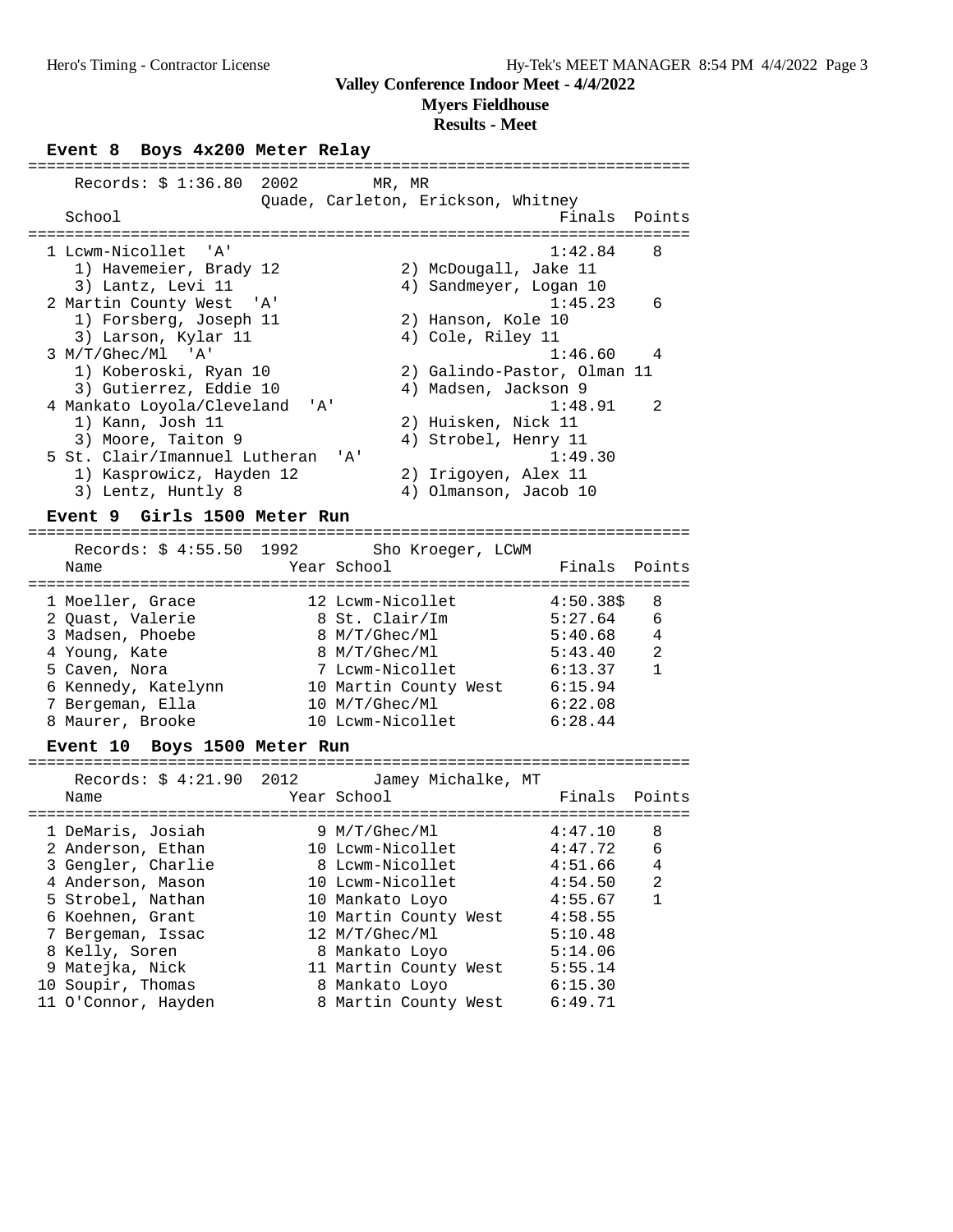**Myers Fieldhouse**

# **Results - Meet**

### Event 13 Girls 400 Meter Run

| Records: \$1:00.20 1991 Sara Jones, MCW     |             |                                  |                       |                |                |
|---------------------------------------------|-------------|----------------------------------|-----------------------|----------------|----------------|
| Name                                        |             | Year School                      | Finals                |                | H# Points      |
|                                             |             |                                  |                       |                |                |
| 1 Graupman, Maggie                          |             | 10 Lcwm-Nicollet                 | 1:07.41               | 2              | 8              |
| 2 Daly, Madison                             |             | 12 St. Clair/Im                  | 1:08.97               | $\mathbf{1}$   | 6              |
| 3 Klockziem, Savannah 9 Lcwm-Nicollet       |             |                                  | 1:10.57               | $\mathbf{1}$   | 4              |
| 4 Sanders, Avery                            |             | 9 Martin County West             | 1:13.29               | 2              | $\overline{2}$ |
| 5 Nachreiner, Sophie                        |             | 8 Lcwm-Nicollet                  | 1:14.69               | $\overline{2}$ | $\mathbf{1}$   |
|                                             |             | 10 St. Clair/Im                  | 1:15.83               | $\mathbf{1}$   |                |
| 6 Lynch, Julieann                           |             |                                  |                       |                |                |
| 7 Daly, Paige                               |             | 10 St. Clair/Im                  | 1:16.02               | $\mathbf{1}$   |                |
| 8 Huisken, Kathryn                          |             | 8 Mankato Loyo                   | 1:17.76               | $\mathbf{1}$   |                |
| 9 Zernechel, Emma                           |             | 9 Mankato Loyo                   | 1:22.57               | $\overline{2}$ |                |
| 10 Lange, Jocelyn                           |             | 8 Martin County West             | 1:29.73               | $\overline{2}$ |                |
| Event 14 Boys 400 Meter Run                 |             |                                  |                       |                |                |
| $\text{Records}:$ \$ 52.00                  | 1997 — 1997 |                                  |                       |                |                |
|                                             |             | Bob Quade, MCW<br>Year School    | Finals                |                |                |
| Name                                        |             |                                  |                       |                | H# Points      |
|                                             |             |                                  |                       |                |                |
| 1 Koberoski, Ryan                           |             | 10 M/T/Ghec/Ml                   | 57.11                 | 1              | 8              |
| 2 Madsen, Jackson                           |             | 9 M/T/Ghec/Ml                    | 58.53                 | $\mathbf{1}$   | 6              |
| 3 Larson, Kylar                             |             | 11 Martin County West            | 1:00.04               | 2              | 4              |
| 4 Pietan, Lucas                             |             | 9 Lcwm-Nicollet                  | 1:00.77               | $\mathbf{1}$   | 2              |
| 5 Kruse, Alex                               |             | 9 St. Clair/Im                   | 1:00.80               | $\mathbf{1}$   | $\mathbf{1}$   |
| 6 Larson, Kale                              |             | 9 Martin County West             | 1:01.25               | $\overline{2}$ |                |
| 7 Pope, Connor                              |             | 10 Martin County West            | 1:01.29               | $\overline{a}$ |                |
| 8 Vetter, Sam                               |             | 9 Mankato Loyo                   | 1:03.88               | $\overline{2}$ |                |
| 9 Dahl, Alex                                |             | 9 Lcwm-Nicollet                  | 1:05.64               | $\overline{2}$ |                |
| 10 Lentz, Huntly                            |             | 8 St. Clair/Im                   | 1:05.71               | $\mathbf{1}$   |                |
| 11 Winkler, Hunter                          |             | 8 St. Clair/Im                   | 1:13.79               | 2              |                |
| Event 15 Girls 55 Meter Hurdles LOW HURDLES |             |                                  |                       |                |                |
|                                             |             |                                  | ===================== |                |                |
| 1989<br>Records: $$8.80$                    |             | Linette Grund, MT                |                       |                |                |
| Name                                        |             | Year School                      | Finals                |                | Points         |
|                                             |             |                                  | ===========           |                |                |
| 1 Yenish, Lauren                            |             | 11 Mankato Loyo                  | 10.06                 | 8              |                |
| 2 Cooper, Lauren                            |             | 11 Lcwm-Nicollet                 | 10.10                 | 6              |                |
| 3 Huiras, Maddie                            |             | 9 Mankato Loyo                   | 10.18                 | 4              |                |
| 4 Sonnek, Lily                              |             | 10 St. Clair/Im                  | 10.92                 | $\overline{2}$ |                |
|                                             |             | 10 Lcwm-Nicollet                 | 11.23                 | $\mathbf{1}$   |                |
| 5 Hopkins, Jayden                           |             |                                  |                       |                |                |
| 6 Carstensen, Janessa                       |             | 8 St. Clair/Im                   | 11.43                 |                |                |
| 7 Ackley, Samantha                          |             | 7 Lcwm-Nicollet                  | 11.86                 |                |                |
| 8 Tolbert, Sophia                           |             | 9 St. Clair/Im                   | 13.44                 |                |                |
| <b>Event 16</b>                             |             | Boys 55 Meter Hurdles IM HURDLES |                       |                |                |
| 7.60<br>1994<br>Records: \$                 |             | C. Fitzpatrick, SC               |                       |                |                |
| Name                                        |             | Year School                      | Finals                |                | Points         |
|                                             |             |                                  |                       |                |                |
| 1 Flack, Miles                              |             | 12 Lcwm-Nicollet                 | 7.96                  | 8              |                |
|                                             |             | 12 Lcwm-Nicollet                 | 9.00                  | 6              |                |
| 2 Dudgeon, Cade                             |             | 11 Lcwm-Nicollet                 | 9.09                  |                |                |
| 3 Matteson, Michael                         |             |                                  |                       | 4              |                |
| 4 Fogal, Casey                              |             | 9 Mankato Loyo                   | 10.24                 | $\overline{2}$ |                |
| 5 Kijenski, Chase                           |             | 9 Mankato Loyo                   | 11.31                 | $\mathbf{1}$   |                |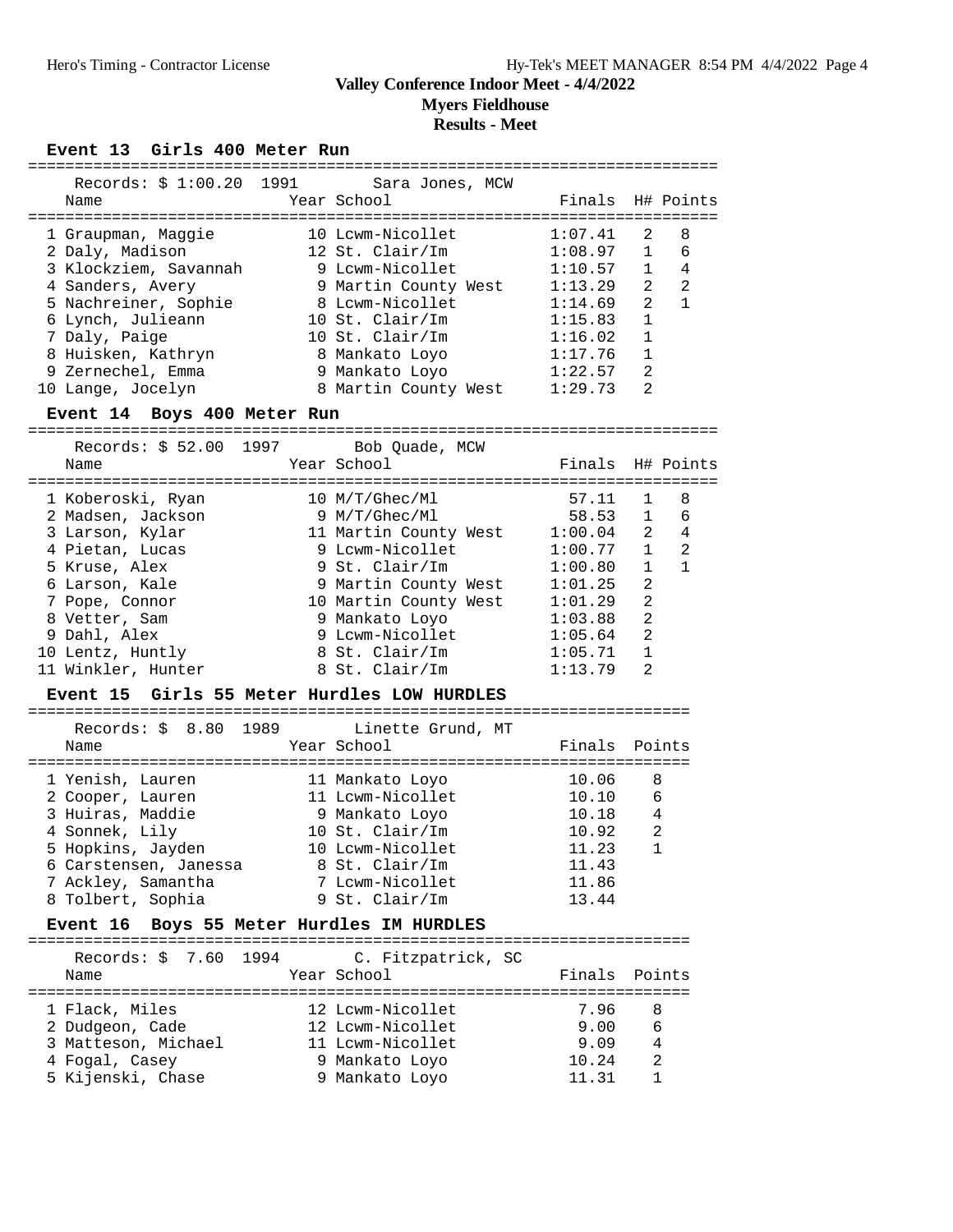**Myers Fieldhouse**

### **Results - Meet**

**....Event 16 Boys 55 Meter Hurdles IM HURDLES**

## 6 Moore, Taiton 9 Mankato Loyo 11.98

### **Event 17 Girls 800 Meter Run**

======================================================================= Records: \$ 2:26.50 1992 Sho Kroeger, LCWM Name **Name** Year School **Finals Points** 

| 1 Daly, Madison   | 12 St. Clair/Im      | 2:48.02 | 8              |
|-------------------|----------------------|---------|----------------|
| 2 Stading, Ava    | 11 Lcwm-Nicollet     | 2:50.48 | 6              |
| 3 Noyes, Landre   | 7 Lcwm-Nicollet      | 2:55.88 | 4              |
| 4 Koester, Molly  | 8 Mankato Loyo       | 2:58.46 | $\mathfrak{D}$ |
| 5 Daly, Katherine | 7 St. Clair/Im       | 2:58.68 |                |
| 6 Mattson, Olivia | 10 M/T/Ghec/Ml       | 3:00.99 |                |
| 7 Lyon, Maddison  | 8 Martin County West | 3:09.57 |                |
| 8 Sargent, Chloe  | 9 Lcwm-Nicollet      | 3:13.83 |                |
| 9 Madsen, Phoebe  | 8 M/T/Ghec/Ml        | 3:14.32 |                |
| 10 Moeller, Josie | 8 M/T/Ghec/Ml        | 3:18.97 |                |
| 11 Arndt, Mariah  | 8 St. Clair/Im       | 3:24.01 |                |
|                   |                      |         |                |

### **Event 18 Boys 800 Meter Run**

======================================================================= Records: \$ 2:04.30 2018 Landon Javens, Loy/Clev

| Name                | Year School           | Finals Points |   |
|---------------------|-----------------------|---------------|---|
| 1 Fells, Christian  | 11 Lcwm-Nicollet      | 2:17.09       | 8 |
| 2 Younge, James     | 11 Mankato Loyo       | 2:21.41       | 6 |
| 3 Anderson, Ethan   | 10 Lcwm-Nicollet      | 2:25.50       | 4 |
| 4 Gutierrez, Eddie  | 10 M/T/Ghec/Ml        | 2:29.23       | 2 |
| 5 Anderson, Mason   | 10 Lcwm-Nicollet      | 2:31.30       |   |
| 6 Bergeman, Issac   | 12 M/T/Ghec/M1        | 2:37.58       |   |
| 7 Soupir, Mathew    | 8 Mankato Loyo        | 2:42.66       |   |
| 8 Bailey, Eli       | 8 St. Clair/Im        | 2:43.36       |   |
| 9 Matejka, Nick     | 11 Martin County West | 2:51.95       |   |
| 10 Olmanson, Coltin | 7 St. Clair/Im        | 3:07.91       |   |

### **Event 19 Girls 200 Meter Run**

========================================================================== Records: \$ 27.40 2000 Anna Wolle, MT Name The Year School The Finals H# Points ========================================================================== 1 Hinze, Brooklin 8 St. Clair/Im 29.98 1 8 2 Ward, Tori 10 St. Clair/Im 30.06 2 6 3 Flack, Katelin 10 Lcwm-Nicollet 30.78 1 4 4 Kosbab, Aspen 11 Martin County West 31.42 1 2 5 Sickler, Megan 7 Lcwm-Nicollet 31.50 3 1 6 Hoosline, Macy 11 St. Clair/Im 31.94 1 7 Lange, Isabella 11 Martin County West 32.41 2 8 Smith, Mackenzie 9 Mankato Loyo 33.51 2 9 Lombardia, Maria 10 Mankato Loyo 34.53 3 10 Hernandez, Mercedes 9 Mankato Loyo 37.15 2 11 Lange, Jocelyn 8 Martin County West 37.48 3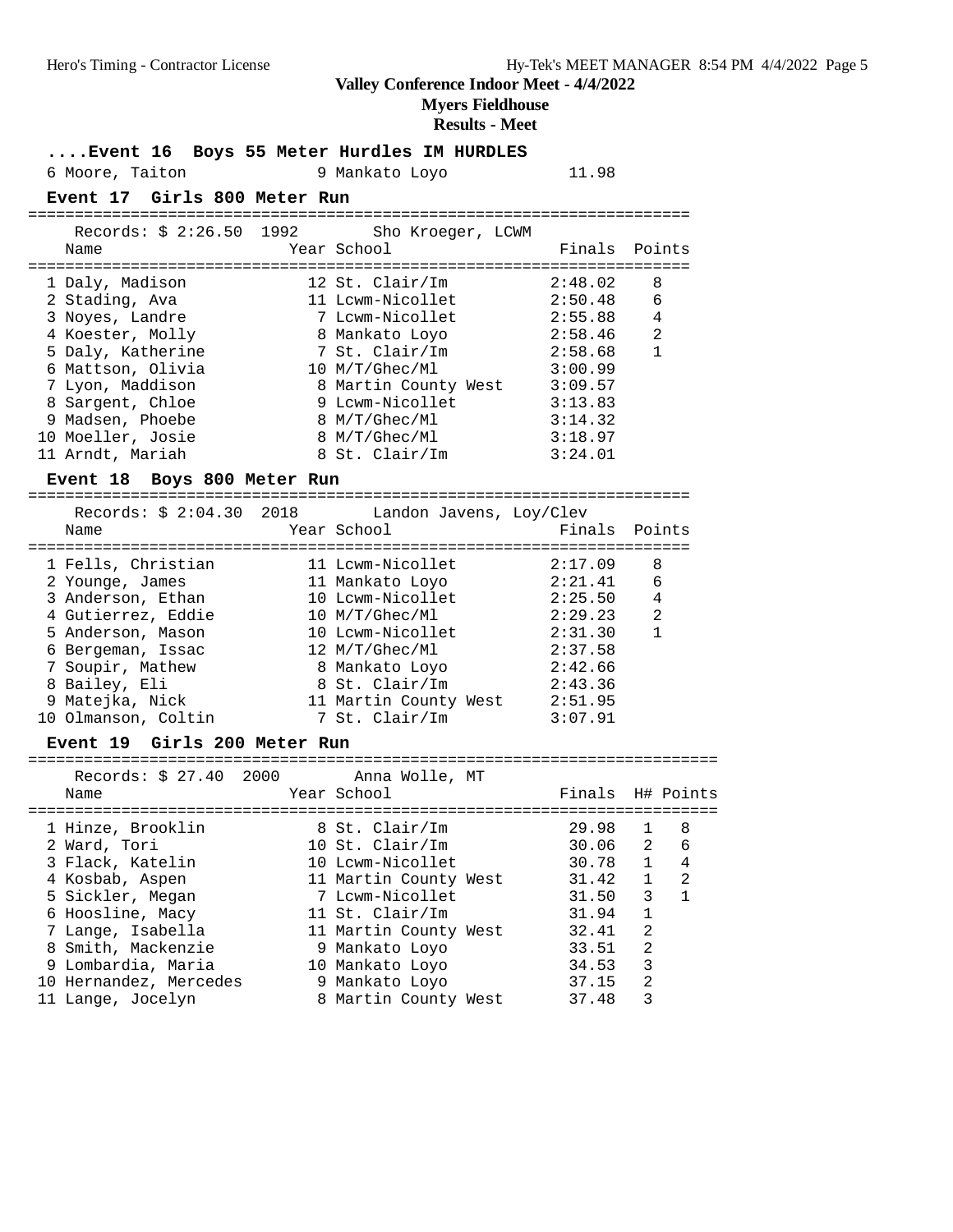**Myers Fieldhouse Results - Meet**

| Event 20 Boys 200 Meter Run                     |     |                                            |                      |                                                       |
|-------------------------------------------------|-----|--------------------------------------------|----------------------|-------------------------------------------------------|
| Records: \$ 23.70 2013<br>Name                  |     | DaMarko Thomas, M/T/GHEC/ML<br>Year School | Finals               | H# Points                                             |
| 1 Havemeier, Brady                              |     | 12 Lcwm-Nicollet                           | 24.33                | 8<br>1                                                |
| 2 Matteson, Michael                             |     | 11 Lcwm-Nicollet                           | 25.67                | 6<br>1                                                |
| 3 Koberoski, Ryan                               |     | 10 M/T/Ghec/Ml                             | 25.99                | 1<br>4                                                |
| 4 Forsberg, Joseph<br>5 Sandmeyer, Logan        |     | 11 Martin County West<br>10 Lcwm-Nicollet  | 26.32<br>27.37       | $\overline{2}$<br>1<br>$\overline{2}$<br>$\mathbf{1}$ |
| 6 Larson, Kale                                  |     | 9 Martin County West                       | 27.50                | 3                                                     |
| 7 Galindo-Pastor, Olman                         |     | 11 M/T/Ghec/Ml                             | 28.48                | $\mathbf{3}$                                          |
| 8 Schommer, Jacob                               |     | 10 St. Clair/Im                            | 28.82                | $\overline{c}$                                        |
| 9 Stade, Drew                                   |     | 10 Martin County West                      | 29.44                | $\overline{2}$                                        |
| 10 Hainlen, Kaden                               |     | 8 St. Clair/Im                             | 31.11                | $\overline{2}$                                        |
| 11 Winkler, Hunter                              |     | 8 St. Clair/Im                             | 32.54                | $\overline{2}$                                        |
| 12 Schwebke, Brian                              |     | 9 M/T/Ghec/Ml                              | 52.48                | 3                                                     |
| Event 33 Girls 3000 Meter Run                   |     |                                            |                      |                                                       |
| Records: \$ 10:28.10 1994                       |     | Sho Kroeger, LCWM                          |                      |                                                       |
| Name                                            |     | Year School                                | Finals               | Points                                                |
| 1 Moeller, Grace                                |     | 12 Lcwm-Nicollet                           | 11:11.33             | 8                                                     |
| 2 Hartke, Katie                                 |     | 10 Martin County West 11:35.20             |                      | 6                                                     |
| 3 Quast, Valerie                                |     | 8 St. Clair/Im                             | 11:38.78             | 4                                                     |
| 4 Sodeman, Emma                                 |     | 8 Lcwm-Nicollet                            | 13:12.63             | 2                                                     |
| 5 Peterson, Elizabeth                           |     | 10 Martin County West 13:23.11             |                      | $\mathbf{1}$                                          |
| 6 Engel, Kelyse                                 |     | 11 Lcwm-Nicollet                           | 14:15.37             |                                                       |
| Event 34 Boys 3000 Meter Run                    |     |                                            |                      |                                                       |
| Records: \$ 9:44.40 1999 Jamey Michalke, MT     |     |                                            |                      |                                                       |
| Name                                            |     | Year School                                | Finals               | Points                                                |
| 1 DeMaris, Josiah                               |     | 9 M/T/Ghec/Ml                              | 10:36.92             | 8                                                     |
|                                                 |     |                                            |                      |                                                       |
| 2 Moeller, Aidan                                |     | 8 Lcwm-Nicollet                            | 11:06.76             | 6                                                     |
| 3 Selly, Gavin                                  |     | 11 Mankato Loyo                            | 11:17.25             | 4                                                     |
| 4 Cooper, Jacob                                 |     | 10 Lcwm-Nicollet                           |                      | 2                                                     |
| 5 Waldron, TJ                                   |     | 9 Mankato Loyo                             | 11:35.32<br>11:50.28 | $\mathbf{1}$                                          |
| 6 Dudgeon, Caleb                                |     | 10 Lcwm-Nicollet                           | 12:16.78             |                                                       |
| 7 Taylor, David                                 |     | 9 Martin County West 12:51.49              |                      |                                                       |
| Event 21 Girls 4x400 Meter Relay                |     |                                            |                      |                                                       |
| Records: \$ 4:20.00 2009                        |     | LCWM/N, LCWM/N                             |                      |                                                       |
|                                                 |     | Jackowell, Swenson, Schroeder, Roelofs     |                      |                                                       |
| School                                          |     |                                            | Finals               | Points                                                |
| 1 Lcwm-Nicollet 'A'                             |     |                                            | 4:35.82              | 8                                                     |
| 1) Klockziem, Savannah 9                        |     | 2) Caven, Nora 7                           |                      |                                                       |
|                                                 |     | 4) Moeller, Grace 12                       |                      |                                                       |
| 3) Jordan, Jaci 8<br>2 Mankato Loyola/Cleveland | 'A' |                                            | 4:44.13              | 6                                                     |
| 1) Huiras, Maddie 9                             |     | 2) Meyer, Savannah 9                       |                      |                                                       |
| 3) Yenish, Lauren 11                            |     | 4) Cooney, Maddie 9                        |                      |                                                       |
| 3 St. Clair/Imannuel Lutheran                   |     | $\overline{A}$                             | 4:53.26              | 4                                                     |
| 1) Sonnek, Lily 10                              |     | 2) Daly, Paige 10                          |                      |                                                       |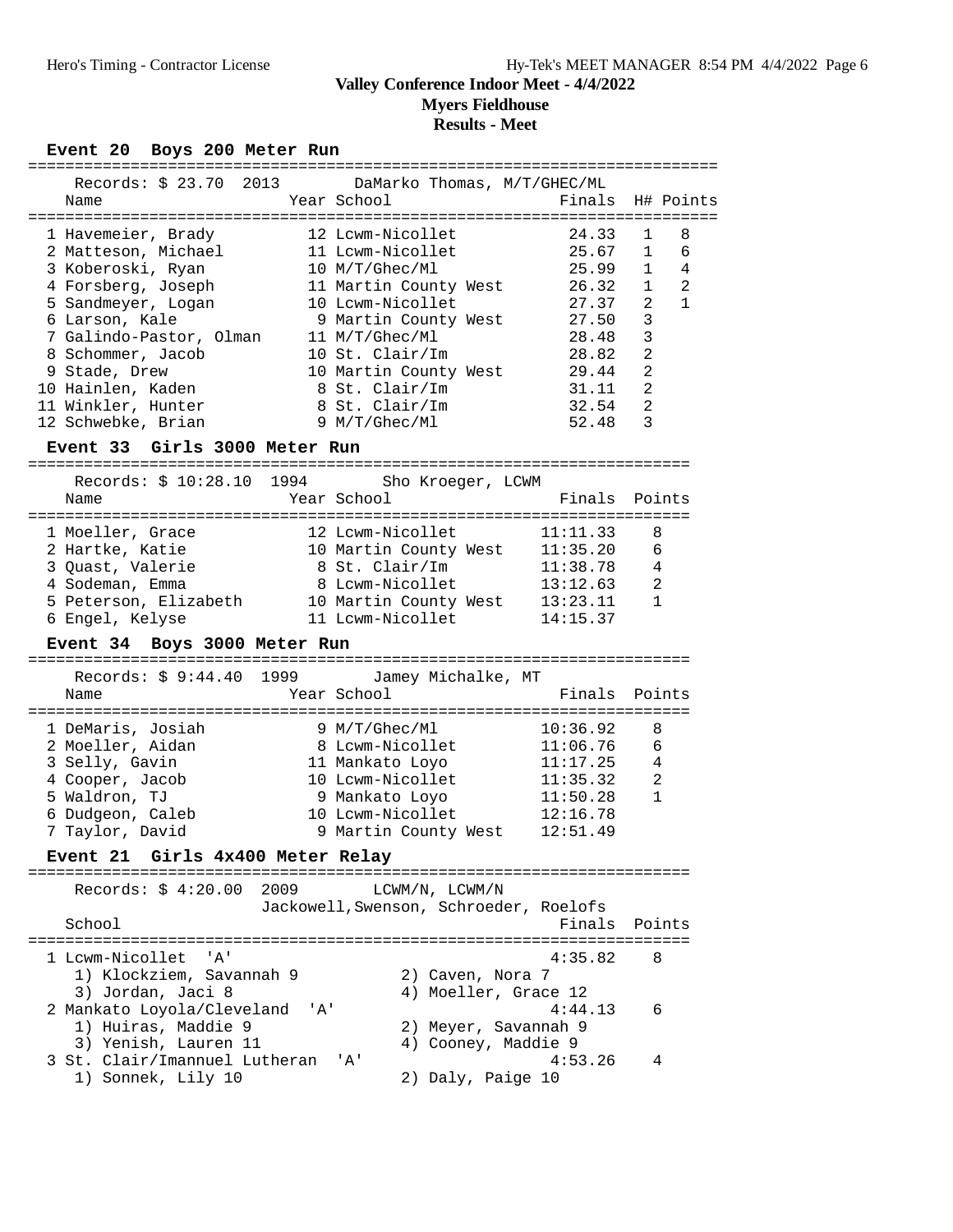### **Myers Fieldhouse**

# **Results - Meet**

| Event 21 Girls 4x400 Meter Relay                                                                  |                 |                                                               |             |                            |
|---------------------------------------------------------------------------------------------------|-----------------|---------------------------------------------------------------|-------------|----------------------------|
| 3) Lynch, Julieann 10<br>4 Martin County West 'A'<br>1) Lange, Jocelyn 8<br>3) Baarson, Rhilynn 8 |                 | 4) Davis, Ava 8<br>2) Sanders, Avery 9<br>4) Matejka, Kari 11 | 5:06.06     | $\overline{\phantom{a}}^2$ |
| Event 22 Boys 4x400 Meter Relay                                                                   |                 |                                                               |             |                            |
| Records: \$ 3:42.20 2001                                                                          |                 | MR, MR<br>Carleton, Carleton, Phelps, Quade.                  |             |                            |
| School                                                                                            |                 |                                                               | Finals      | Points                     |
| 1 Lcwm-Nicollet 'A'<br>1) Flack, Miles 12<br>3) Warmington, Owen 12                               |                 | 2) Lantz, Levi 11<br>4) Fells, Christian 11                   | 3:52.96     | 8                          |
| 2 Martin County West 'A'<br>1) Forsberg, Joseph 11<br>3) Forsberg, Jamesson 11                    |                 | 2) Larson, Kylar 11<br>4) Cole, Riley 11                      | 3:56.09     | 6                          |
| 3 Mankato Loyola/Cleveland 'A'<br>1) Kann, Josh 11<br>3) Strobel, Henry 11                        |                 | 2) Huisken, Nick 11<br>4) Strobel, Nathan 10                  | 4:06.42     | 4                          |
| 4 St. Clair/Imannuel Lutheran 'A'<br>1) Kruse, Alex 9<br>3) Winkler, Hunter 8                     |                 | 2) Bailey, Eli 8<br>4) Irigoyen, Alex 11                      | 4:27.65     | 2                          |
| Event 23 Girls High Jump                                                                          |                 |                                                               |             |                            |
| Records: \$ 5-03.50 1989 Angie Putrah, LCWM<br>Name                                               | Year School     |                                                               | Finals      | Points                     |
| 1 Daly, Madison<br>$3-08$ 4-00 4-02 4-04 4-06 4-08<br>0 0 0 0 0 XXX                               |                 | 12 St. Clair/Im                                               | $4 - 06.00$ | 8                          |
| 2 Kosbab, Aspen<br>$3-08$ 4-00 4-02 4-04 4-06 4-08<br>O O XO O XXX<br>O                           |                 | 11 Martin County West 4-06.00                                 |             | 6                          |
| 3 Sonnek, Lily<br>$3-08$ $4-00$ $4-02$ $4-04$ $4-06$ $4-08$<br>O O O XXO XO XXX                   | 10 St. Clair/Im |                                                               | $4 - 06.00$ | 4                          |
| 4 Lange, Isabella<br>$3-08$ 4-00 4-02 4-04 4-06 4-08<br>0 0 0 0 XXO                               | XXX             | 11 Martin County West 4-06.00                                 |             | 1.50                       |
| 4 Sandmeyer, Grace 8 Lcwm-Nicollet<br>$3-08$ 4-00 4-02 4-04 4-06 4-08<br>0 0 0 0 XXO XXX          |                 |                                                               | $4 - 06.00$ | 1.50                       |
| 6 Kolars, Kylie<br>$3-08$ $4-00$ $4-02$ $4-04$ $4-06$<br>P O O O XXX                              |                 | 10 Mankato Loyo                                               | $4 - 04.00$ |                            |
| 7 Yenish, Lauren<br>$3-08$ 4-00 4-02 4-04<br>O O XXX<br>P                                         |                 | 11 Mankato Loyo                                               | $4 - 02.00$ |                            |
| 8 Nachreiner, Sophie<br>$3-08$ $4-00$ $4-02$<br>O O XXX                                           |                 | 8 Lcwm-Nicollet                                               | $4 - 00.00$ |                            |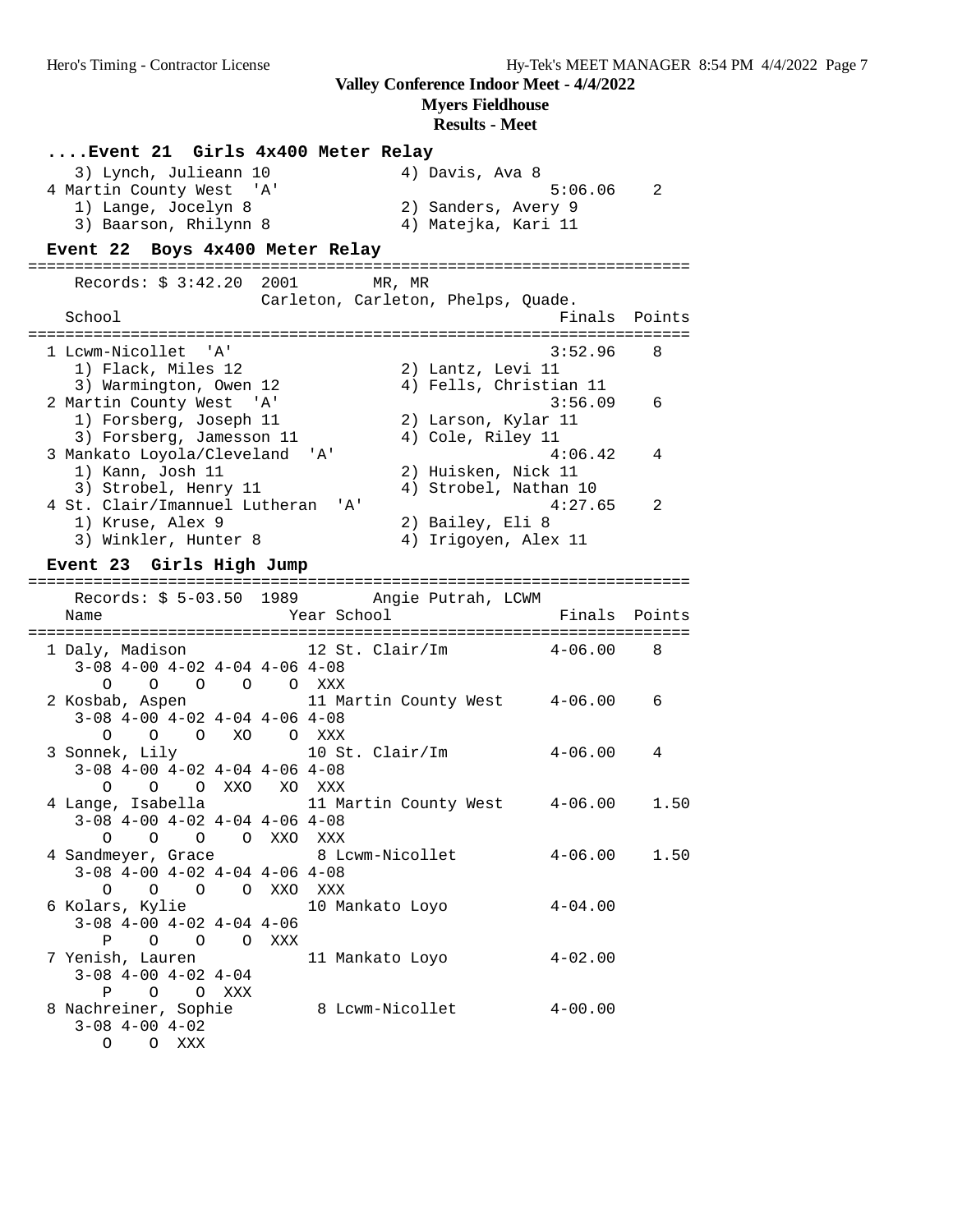O XO O XXX

 6-06 7-00 O XXX

 6-06 XXX

## **Valley Conference Indoor Meet - 4/4/2022**

**Myers Fieldhouse**

### **Results - Meet**

| Event 23 Girls High Jump                                                                 |                               |               |              |
|------------------------------------------------------------------------------------------|-------------------------------|---------------|--------------|
| 9 Ouast, Valerie<br>$3-08$ $4-00$ $4-02$<br>$\mathbf{P}$<br>XO XXX                       | 8 St. Clair/Im                | $4 - 00.00$   |              |
| 10 Buchmeier, Sway<br>$3 - 08$ 4-00<br>O XXX                                             | 12 Martin County West 3-08.00 |               |              |
| Event 24 Boys High Jump                                                                  |                               |               |              |
| Records: \$ 6-06 1998 Mike Miller, LCWM<br>Name                                          | Year School                   | Finals Points |              |
| 1 Dudgeon, Cade<br>4-08 5-00 5-02 5-04 5-06 5-08 5-10<br>P O O XO O XO XXX               | 12 Lcwm-Nicollet              | $5 - 08.00$   | 8            |
| 2 Casto, Aaron<br>4-08 5-00 5-02 5-04 5-06 5-08 5-10<br>O O O XXO XXO XXX<br>$\Omega$    | 12 St. Clair/Im               | $5 - 08.00$   | 6            |
| 3 Schommer, Jacob<br>$4-08$ 5-00 5-02 5-04 5-06<br>O XXO O XXX<br>XO.                    | 10 St. Clair/Im               | $5 - 04.00$   | 4            |
| 4 Sandmeyer, Logan<br>$4 - 08$ 5 - 00 5 - 02<br>O O XXX                                  | 10 Lcwm-Nicollet              | $5 - 00.00$   | 2            |
| 5 Moeller, Aidan<br>$4-08$ 5-00 5-02<br>O XXO XXX                                        | 8 Lcwm-Nicollet               | $5 - 00.00$   | $\mathbf{1}$ |
| 6 Fogal, Casey<br>$4 - 08$ 5 - 00<br>O XXX                                               | 9 Mankato Loyo                | $4 - 08.00$   |              |
| 6 Kijenski, Chase<br>$4 - 08$ 5-00<br>O XXX                                              | 9 Mankato Loyo                | $4 - 08.00$   |              |
| -- Moore, Taiton<br>$4 - 0.8$<br>XXX                                                     | 9 Mankato Loyo                | NH            |              |
| Event 25 Girls Pole Vault                                                                |                               |               |              |
| Records: \$ 9-06 2000 Sara Yurcek, MT<br>Name                                            | Year School                   | Finals Points |              |
| 1 Daly, Madison<br>$6-06$ 7-00 7-06 8-00 8-06 9-00<br>O O XXO XXX<br>P<br>$\overline{O}$ | 12 St. Clair/Im               | $8 - 06.00$   | -8           |
| 2 Sonnek, Lily                                                                           | 10 St. Clair/Im               | $7 - 06.00$   | 6            |

| LVent 23 GIFIS POIE VAUIT |                                                    |  |             |                 |  |
|---------------------------|----------------------------------------------------|--|-------------|-----------------|--|
| Name                      | $\text{Records}:$ \$ $9-06$ 2000                   |  | Year School | Sara Yurcek, MT |  |
| 1 Daly, Madison           | $6 - 06$ 7-00 7-06 8-00 8-06 9-00<br>0 O O XXO XXX |  |             | 12 St. Clair/Im |  |
| 2 Sonnek, Lily            | $6 - 06$ 7-00 7-06 8-00                            |  |             | 10 St. Clair/Im |  |

3 Stading, Ava 11 Lcwm-Nicollet 6-06.00 4

-- Greenough, Alyssa 10 Lcwm-Nicollet NH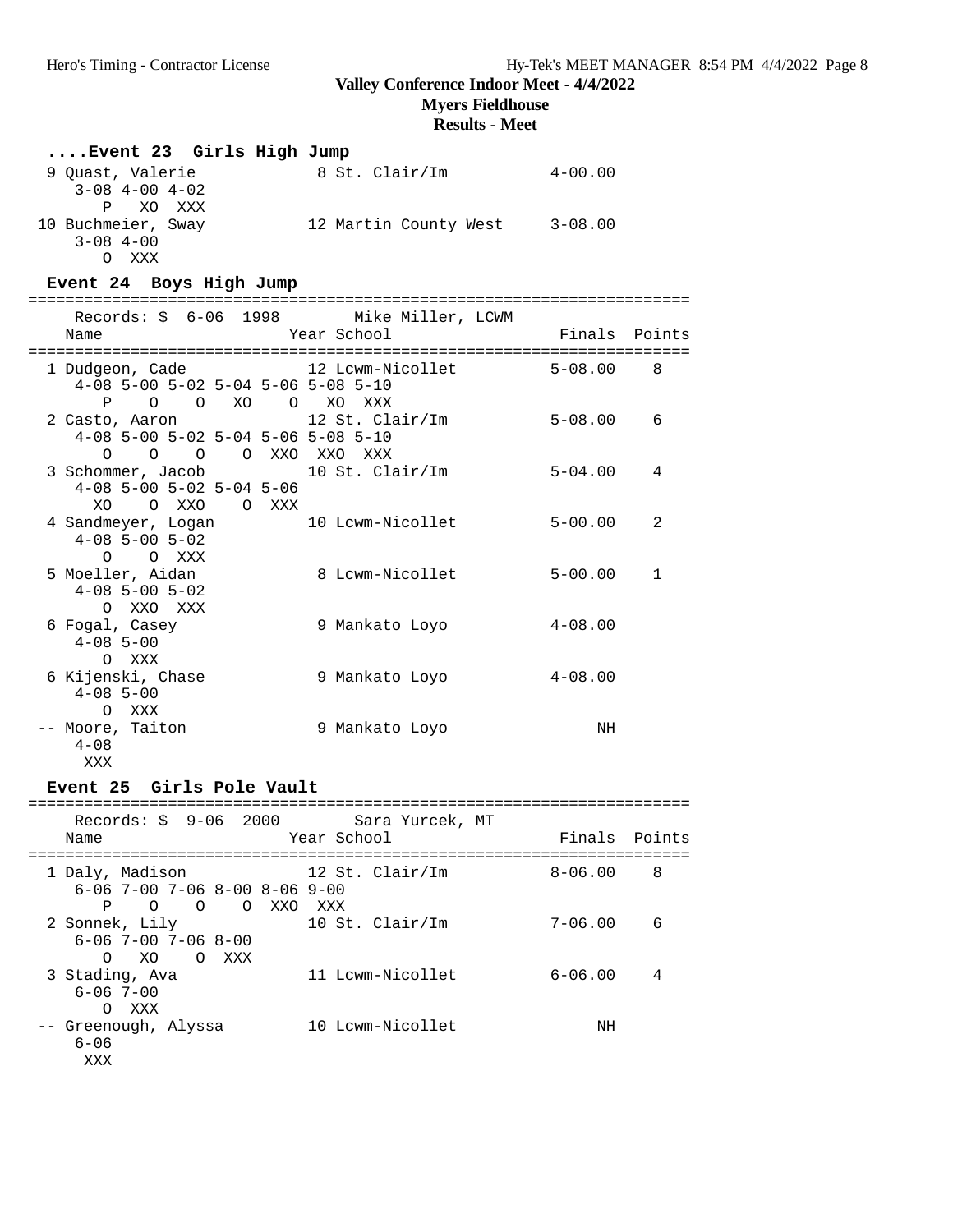### **Myers Fieldhouse**

**Results - Meet**

| Event 25 Girls Pole Vault                                                                                                                       |                |                            |
|-------------------------------------------------------------------------------------------------------------------------------------------------|----------------|----------------------------|
| 9 St. Clair/Im<br>-- Barna, Nealy<br>$6 - 06$<br>XXX                                                                                            | NH             |                            |
| -- Hopkins, Jayden 10 Lcwm-Nicollet<br>$6 - 06$<br>XXX                                                                                          | NH             |                            |
| Event 26 Boys Pole Vault                                                                                                                        |                |                            |
| Records: \$ 14-10 2001 Josh Sorenson, MT                                                                                                        |                |                            |
| Year School<br>Name                                                                                                                             | Finals Points  |                            |
| 11 Lcwm-Nicollet 9-06.00<br>1 Lantz, Levi<br>7-00 7-06 8-00 8-06 9-00 9-06 10-00<br>$\begin{matrix} 0 & 0 & 0 & 0 & 0 \end{matrix}$<br>O<br>XXX |                | $\overline{\phantom{1}}$ 8 |
| 2 McDougall, Jake $11$ Lcwm-Nicollet 9-06.00 6<br>$7-00$ $7-06$ $8-00$ $8-06$ $9-00$ $9-06$ $10-00$<br>P XO O O O XXX<br>P                      |                |                            |
| 3 Huisken, Nick 11 Mankato Loyo<br>$7-00$ $7-06$ $8-00$ $8-06$ $9-00$ $9-06$<br>O XO O O XXX<br>$\Omega$                                        | $9 - 00.00$    | 4                          |
| 4 Grannis, Ethan 11 Lowm-Nicollet 8-06.00<br>$7-00$ $7-06$ $8-00$ $8-06$ $9-00$<br>O O O XXO XXX                                                |                | 2                          |
| 8 St. Clair/Im<br>-- Bailey, Eli<br>$7 - 00$<br>XXX                                                                                             | NH             |                            |
| -- Irigoyen, Alex 11 St. Clair/Im<br>$7 - 00$<br>XXX                                                                                            | NH             |                            |
| Event 27 Girls Long Jump                                                                                                                        |                |                            |
| Records: \$ 17-04 2007 Janey Helland, MR<br>Year School<br>Name                                                                                 | Finals Points  |                            |
| 1 Klockziem, Savannah 9 Lcwm-Nicollet 13-11.50 8<br>12-01 13-11.50 13-03.75                                                                     |                |                            |
| 2 Ward, Tori 10 St. Clair/Im<br>11-10 12-03.50 13-07                                                                                            | $13 - 07.00$ 6 |                            |
| 8 St. Clair/Im<br>3 Hinze, Brooklin<br>FOUL 12-00.75<br>$12 - 10$                                                                               | $12 - 10.00$ 4 |                            |
| 8 Lcwm-Nicollet<br>4 Sandmeyer, Grace<br>$12 - 03.50$<br>FOUL<br>$12 - 06$                                                                      | $12 - 06.00$   | 2                          |
| 5 McDaniels, Rushonda<br>11 Lcwm-Nicollet<br>10-07.25 11-09.75 FOUL                                                                             | $11 - 09.75$   | 1                          |
| 10 St. Clair/Im<br>6 Lynch, Julieann<br>FOUL 11-04.50<br>$11 - 04$                                                                              | $11 - 04.50$   |                            |
| 7 Johnson, Layla<br>8 M/T/Ghec/Ml<br>$11 - 03.75$<br>FOUL<br>FOUL                                                                               | $11 - 03.75$   |                            |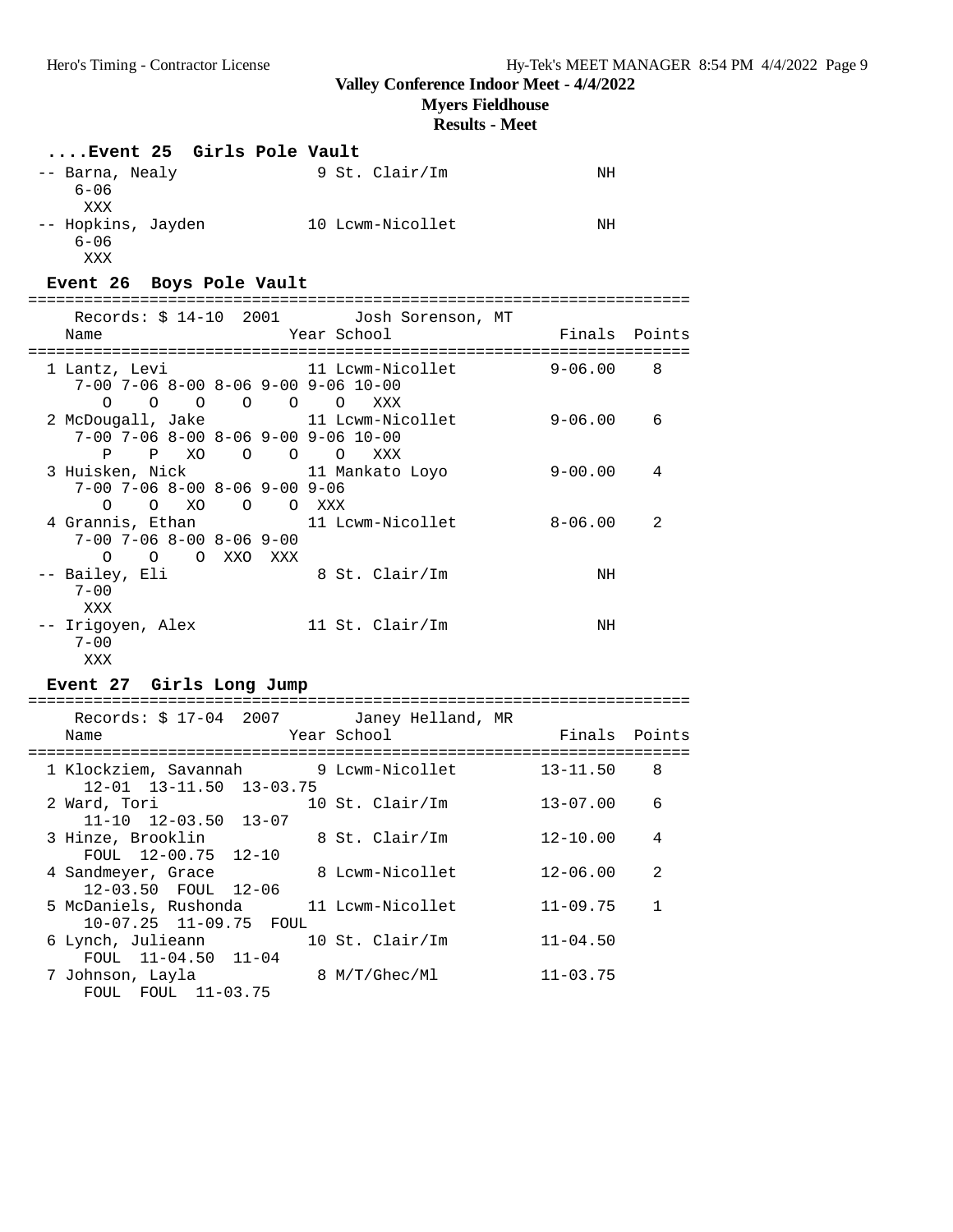**Myers Fieldhouse**

## **Results - Meet**

| Event 28 Boys Long Jump<br>===================================                                                                   |                |              |  |  |
|----------------------------------------------------------------------------------------------------------------------------------|----------------|--------------|--|--|
| Records: \$ 21-10.25 1974 John Lundgren, Mkt Wils.<br><b>Example 2</b> Year School<br>Name<br>================================== | Finals Points  |              |  |  |
| 1 Ludeman, Camden 12 Lowm-Nicollet 17-07.00 8<br>$16 - 10$ $17 - 07$ $17 - 05$                                                   |                |              |  |  |
| 2 Kasprowicz, Hayden 12 St. Clair/Im<br>16-09 16-06.50 16-10.25                                                                  | $16 - 10.25$ 6 |              |  |  |
| 3 Hanson, Kole                       10 Martin County West     15-10.25<br>14-10.50 15-10.25 PASS                                |                | 4            |  |  |
| 9 Lcwm-Nicollet<br>4 Magnus, Max<br>FOUL FOUL 15-09.75                                                                           | 15-09.75       | 2            |  |  |
| 9 St. Clair/Im<br>5 Kruse, Alex<br>FOUL 14-05.25 15-04.50                                                                        | $15 - 04.50$   | $\mathbf{1}$ |  |  |
| 6 Stade, Drew 10 Martin County West<br>14-02 15-00.75 13-07.50                                                                   | $15 - 00.75$   |              |  |  |
| 7 Olmanson, Jacob 10 St. Clair/Im<br>$14-06.75$ $14-03$ $14-07.50$                                                               | 14-07.50       |              |  |  |
| 8 O'Connor, Hayden 8 Martin County West 11-07.75<br>$11-07.75$ $11-06.75$ $11-02$                                                |                |              |  |  |
| -- Williams, Mason 9 M/T/Ghec/Ml<br>FOUL FOUL FOUL                                                                               | FOUL           |              |  |  |
| Event 29 Girls Triple Jump                                                                                                       |                |              |  |  |
| Records: \$ 35-09.50 2015 Hannah Johanson, M/T/GHEC/ML<br>Name                                                                   |                |              |  |  |
| --------------------------------------<br>-----------------------------------<br>10 St. Clair/Im 29-09.75 8<br>1 Ward, Tori      |                |              |  |  |

| 1 Ward, Tori                |    | $10$ St. Clair/Im | $29 - 09.75$ | 8 |
|-----------------------------|----|-------------------|--------------|---|
| FOUL FOUL 29-09.75          |    |                   |              |   |
| 2 Davis, Ava                |    | 8 St. Clair/Im    | $28 - 10.00$ | 6 |
| FOUL 28-10 28-07.50         |    |                   |              |   |
| 3 McDaniels, Rushonda       |    | 11 Lcwm-Nicollet  | $27 - 04.00$ | 4 |
| FOUL FOUL 27-04             |    |                   |              |   |
| 4 Johnson, Layla            |    | 8 M/T/Ghec/Ml     | $26 - 10.00$ | 2 |
| 26-03 FOUL 26-10            |    |                   |              |   |
| -- Thompson, Elsa           |    | 9 M/T/Ghec/Ml     | FOUL         |   |
| FOUL FOUL<br>FOUL           |    |                   |              |   |
| -- Stading, Ava             |    | 11 Lcwm-Nicollet  | FOUL         |   |
| FOUL<br><b>FOUL</b><br>FOUL |    |                   |              |   |
| -- Odegard, Hannah          | 9. | Mankato Loyo      | FOUL         |   |
| FOUL<br>FOUL.<br>FOUL       |    |                   |              |   |

### **Event 30 Boys Triple Jump**

| Records: \$ 42-09.50 2012<br>Name               | Jarret Imlay, LCWM/N<br>Year School | Finals       | Points         |
|-------------------------------------------------|-------------------------------------|--------------|----------------|
| 1 Warmington, Owen<br>36-01.75 37-02 FOUL       | 12 Lcwm-Nicollet                    | $37 - 02.00$ | 8              |
| 2 Dudgeon, Cade<br>$36 - 04$ $35 - 06$ PASS     | 12 Lcwm-Nicollet                    | $36 - 04.00$ | 6              |
| 3 Hoffman, Wesley<br>$33-00.50$ $33-06.50$ PASS | 10 Lcwm-Nicollet                    | $33 - 06.50$ | $\overline{4}$ |
| 4 Kruse, Alex<br>32-00.25 FOUL 32-08.50         | 9 St. Clair/Im                      | $32 - 08.50$ | 2              |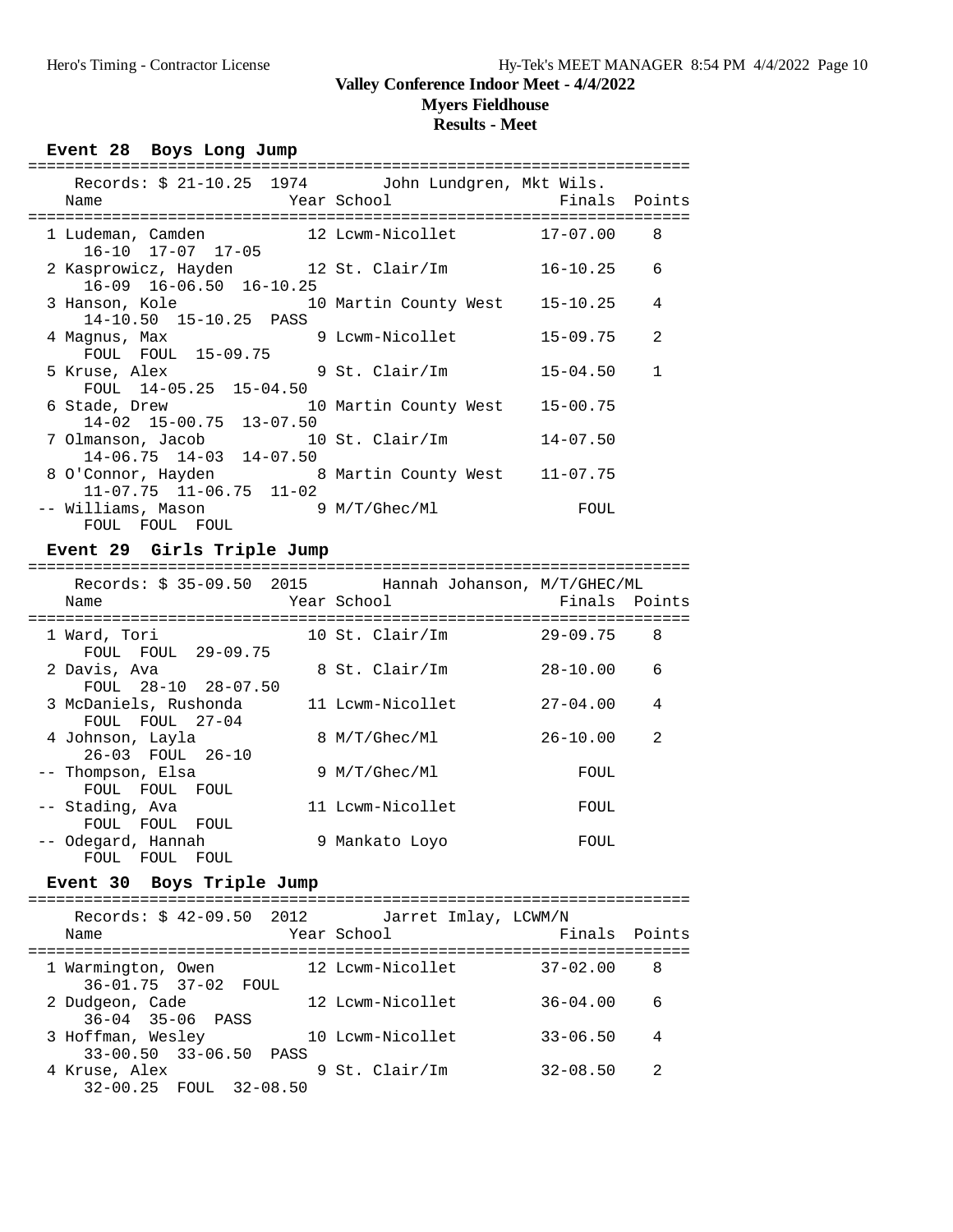## **Myers Fieldhouse**

**Results - Meet**

### **....Event 30 Boys Triple Jump**

-- Kasprowicz, Hayden 12 St. Clair/Im FOUL FOUL FOUL FOUL

### **Event 31 Girls Shot Put**

========================================================================== Records: \$ 42-08.50 2012 Ashley Thooft, St. Clair

| Name                                                                                     | Year School <a> Finals<br/> H# Points</a> |                |                |              |
|------------------------------------------------------------------------------------------|-------------------------------------------|----------------|----------------|--------------|
| 1 Lorentz, Emily 12 Lowm-Nicollet 37-08.00 2 8<br>$37-08$ $36-08$ $35-02.50$ $33-10$     |                                           |                |                |              |
| 2 Guengoer, Ece 11 Lowm-Nicollet 27-01.50<br>26-04 26-09 27-01.50 25-05                  |                                           |                | $\mathbf{1}$   | 6            |
| 3 Loeffler, Courtney 12 St. Clair/Im 26-11.50 2<br>26-00 25-11 26-11.50 26-11.50         |                                           |                |                | 4            |
| 4 Ludvik, Elaine 12 Mankato Loyo<br>24-08 24-07.50 26-02 25-10                           |                                           | $26 - 02.00$ 1 |                | 2            |
| 5 Hennager, McKenna 12 M/T/Ghec/Ml<br>25-07 21-00.50 25-03.50 24-10                      |                                           | $25 - 07.00$   | 2              | $\mathbf{1}$ |
| 6 Jones, Maya 11 Lowm-Nicollet 25-07.00<br>25-01 25-07 FOUL 23-07                        |                                           |                | $\mathfrak{D}$ |              |
| 7 Forsberg, Ryelynn 10 Martin County West 24-07.50<br>$23-09$ $24-07.50$ $23-08$ $23-03$ |                                           |                | 2              |              |
| 8 Marzinke, Lauren 11 St. Clair/Im<br>23-09 23-08.50 23-03 22-01                         |                                           | $23 - 09.00$   | $\mathfrak{D}$ |              |
| 9 Schwandt, Aerin 12 St. Clair/Im 23-07.50<br>$22-06.50$ $23-07.50$ $23-04$ 5            |                                           |                | 2              |              |
| 10 Jandara, Natalie 18 Mankato Loyo 122-07.00<br>22-02.50 22-07 21-03 21-08.50           |                                           |                | $\mathbf{1}$   |              |
| 11 Peterson, Elizabeth 10 Martin County West 21-11.50<br>21-11.50 20-05 FOUL 20-01       |                                           |                | 2              |              |
| 12 Sallic, Lynsie 7 M/T/Ghec/Ml 21-10.00<br>19-04 21-10 20-01 19-02                      |                                           |                | $\mathbf{1}$   |              |
| 13 Bolstad, Alexa 11 Mankato Loyo<br>18-03 18-01 18-09 18-00                             |                                           | 18-09.00       | $\mathbf{1}$   |              |
| 14 Pope, Morgan 12 Martin County West 15-08.00<br>15-04 15-03 15-08 15-00                |                                           |                | $\mathbf{1}$   |              |
| 15 Galdamez, Emely 10 M/T/Ghec/Ml 15-03.50<br>FOUL 14-06 FOUL 15-03.50                   |                                           |                | $\mathbf{1}$   |              |
|                                                                                          |                                           |                |                |              |

### **Event 32 Boys Shot Put**

### ========================================================================== Records: \$ 55-04.50 2018 Mitch Weber, SC Name The Year School The Finals H# Points ========================================================================== 1 Loeffler, Thomas 12 St. Clair/Im 44-00.00 2 8 40-01.50 42-00 41-08.50 44-00 2 Thompson, Levi 10 St. Clair/Im 41-03.00 2 6 41-01 40-07 35-01 41-03 3 Karels, Brandon 11 St. Clair/Im 41-02.00 2 4 41-02 40-01.50 FOUL 39-06 12 Lcwm-Nicollet 38-09.50 2 2 FOUL 37-08 38-09.50 38-00<br>5 McManemy, Gage 11 Lo 5 McManemy, Gage 11 Lcwm-Nicollet 38-00.50 2 1 37-03.50 36-10 FOUL 38-00.50